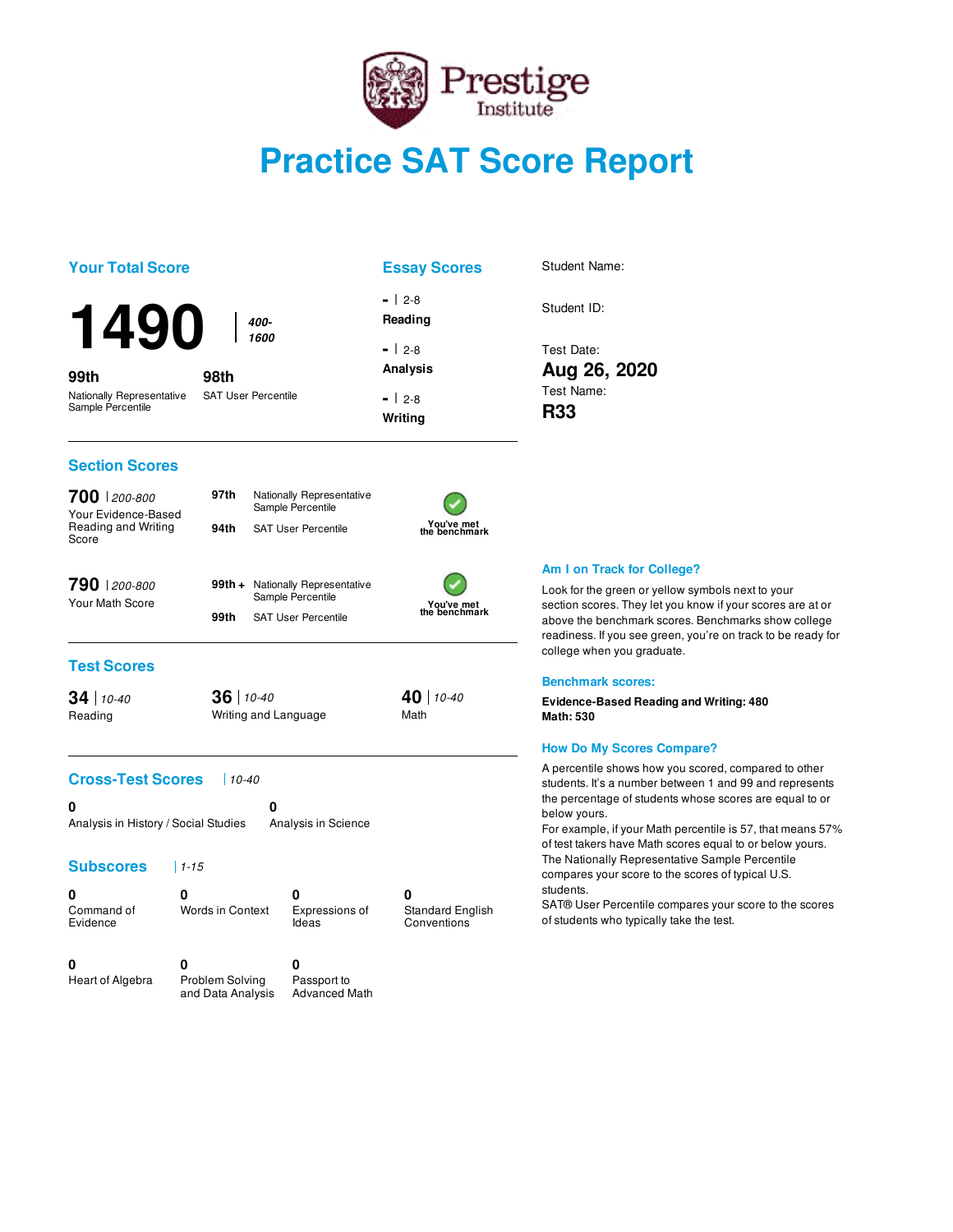### **SAT Summary of Scores**

|       | Date                               | 08/17/2020      | 08/19/2020               | 08/24/2020               | 08/26/2020               |                                  |                     |
|-------|------------------------------------|-----------------|--------------------------|--------------------------|--------------------------|----------------------------------|---------------------|
|       | <b>SAT</b>                         | R <sub>10</sub> | R <sub>23</sub>          | R32                      | R33                      | <b>Points</b><br><b>Improved</b> | Percent<br>Improved |
|       | Total                              | 1490            | 1440                     | 1460                     | 1490                     | 0                                | $0\%$               |
|       | Evidence-Based Reading and Writing | 710             | 710                      | 680                      | 700                      | 0                                | $0\%$               |
|       | Math                               | 780             | 730                      | 780                      | 790                      | 10                               | 2%                  |
|       | Reading                            | $\sim$          | ٠                        | ۰                        | $\sim$                   |                                  |                     |
| Essay | Analysis                           | ۰               | $\overline{\phantom{a}}$ | $\overline{\phantom{0}}$ | $\overline{\phantom{a}}$ |                                  |                     |
|       | Writing                            |                 | $\overline{\phantom{a}}$ | ۰                        | $\overline{\phantom{a}}$ |                                  |                     |

### **Student Responses & Correct Answers**

| Reading                 |              |          |      |              |     | <b>Writing</b> |              |        | Math (no calc) |              |              | <b>Math</b>             |             |                   |
|-------------------------|--------------|----------|------|--------------|-----|----------------|--------------|--------|----------------|--------------|--------------|-------------------------|-------------|-------------------|
| $\#$                    | <b>Std</b>   | Cor      | $\#$ | <b>Std</b>   | Cor | $\#$           | <b>Std</b>   | Cor    | $\#$           | Std          | Cor          | $\#$                    | <b>Std</b>  | Cor               |
| $\mathbf{1}$            | D            | ✓        | 45   | $\mathbf c$  | ✓   | 1              | в            | ✓      | 1              | Α            | ✓            | $\mathbf{1}$            | A           | $\checkmark$      |
| $\overline{\mathbf{c}}$ | в            | ✓        | 46   | $\mathbf{C}$ | В   | $\overline{c}$ | C            | ✓      | 2              | Α            | ✓            | $\overline{\mathbf{c}}$ | D           | ✓                 |
| 3                       | В            | $\cal C$ | 47   | C            | ✓   | 3              | C            | ✓      | 3              | В            | ✓            | 3                       | B           | ✓                 |
| 4                       | в            | ✓        | 48   | Α            | ✓   | 4              | Α            | ✓      | 4              | A            | ✓            | 4                       | B           | ✓                 |
| 5                       | C            | ✓        | 49   | Α            | ✓   | 5              | в            | ✓      | 5              | в            | ✓            | 5                       | C           | ✓                 |
| 6                       | С            | ✓        | 50   | в            | ✓   | 6              | Α            | ✓      | 6              | Α            | ✓            | 6                       | C           | ✓                 |
| $\overline{7}$          | B            | ✓        | 51   | D            | ✓   | 7              | $\mathbf{C}$ | ✓      | $\overline{7}$ | В            | ✓            | $\overline{7}$          | D           | ✓                 |
| 8                       | A            | ✓        | 52   | D            | ✓   | 8              | Α            | ✓      | 8              | D            | ✓            | 8                       | D           | ✓                 |
| 9                       | в            | ✓        |      |              |     | 9              | Α            | ✓      | 9              | D            | ✓            | 9                       | B           | ✓                 |
| 10                      | Α            | ✓        |      |              |     | 10             | в            | ✓      | 10             | $\mathbf{C}$ | ✓            | 10                      | $\mathbf c$ | ✓                 |
| 11                      | D            | ✓        |      |              |     | 11             | C            | ✓      | 11             | D            | ✓            | 11                      | D           | ✓                 |
| 12                      | A            | ✓        |      |              |     | 12             | D            | ✓      | 12             | $\mathbf{C}$ | ✓            | 12                      | A           | ✓                 |
| 13                      | D            | ✓        |      |              |     | 13             | в            | ✓      | 13             | D            | ✓            | 13                      | в           | ✓                 |
| 14                      | в            | ✓        |      |              |     | 14             | D            | ✓      | 14             | A            | ✓            | 14                      | $\mathbf c$ | ✓                 |
| 15                      | Α            | ✓        |      |              |     | 15             | Α            | ✓      | 15             | D            | ✓            | 15                      | B           | ✓                 |
| 16                      | Α            | ✓        |      |              |     | 16             | C            | ✓      | 16             | 23           | ✓            | 16                      | D           | ✓                 |
| 17                      | в            | ✓        |      |              |     | 17             | $\mathbf C$  | ✓      | 17             | 9            | ✓            | 17                      | A           | ✓                 |
| 18                      | D            | ✓        |      |              |     | 18             | в            | ✓      | 18             | 104          | ✓            | 18                      | в           | ✓                 |
| 19                      | $\mathbf{C}$ | ✓        |      |              |     | 19             | в            | ✓      | 19             | $3/2$        | ✓            | 19                      | $\mathbf c$ | ✓                 |
| 20                      | В            | ✓        |      |              |     | 20             | D            | ✓      | 20             | 7/6          | $\checkmark$ | 20                      | A           | ✓                 |
| 21                      | $\mathbf{C}$ | ✓        |      |              |     | 21             | D            | ✓      |                |              |              | 21                      | Α           | ✓                 |
| 22                      | C            | ✓        |      |              |     | 22             | B            | C      |                |              |              | 22                      | C           | ✓                 |
| 23                      | $\mathbf{C}$ | ✓        |      |              |     | 23             | Α            | ✓      |                |              |              | 23                      | Α           | ✓                 |
| 24                      | A            | Í        |      |              |     | 24             | C            | ✓      |                |              |              | 24                      | B           | ✓                 |
| 25                      | в            | Α        |      |              |     | 25             | В            | ✓      |                |              |              | 25                      | C           | $\boldsymbol{A}$  |
| 26                      | C            | B        |      |              |     | 26             | C            | ✓      |                |              |              | 26                      | в           | ✓                 |
| 27                      | в            | ✓        |      |              |     | 27             | B            | ✓      |                |              |              | 27                      | D           | ✓                 |
| 28                      | $\mathbf{C}$ | ✓        |      |              |     | 28             | D            | ✓      |                |              |              | 28                      | B           | ✓                 |
| 29                      | A            | ✓        |      |              |     | 29             | C            | ✓      |                |              |              | 29                      | D           | ✓                 |
| 30                      | D            | ✓        |      |              |     | 30             | Α            | ✓      |                |              |              | 30                      | D           | ✓                 |
| 31<br>32                | D<br>D       | ✓        |      |              |     | 31             | Α            | D<br>В |                |              |              | 31                      | 4.44        | ✓                 |
| 33                      | C            | Α<br>B   |      |              |     | 32<br>33       | Α<br>D       | ✓      |                |              |              | 32<br>33                | 1/5         | ✓                 |
| 34                      | C            | Α        |      |              |     | 34             | D            | ✓      |                |              |              | 34                      | 11<br>$1/5$ | Í<br>$\checkmark$ |
| 35                      | D            | ✓        |      |              |     | 35             | в            | ✓      |                |              |              |                         |             |                   |
| 36                      | D            | ✓        |      |              |     | 36             | A            | ✓      |                |              |              | 35                      | 11          | ✓                 |
| 37                      | В            | ✓        |      |              |     | 37             | В            | С      |                |              |              | 36                      | 1/10        | $\checkmark$      |
| 38                      | C            | ✓        |      |              |     | 38             | В            | ✓      |                |              |              | 37                      | 550         | $\checkmark$      |
| 39                      | D            | ✓        |      |              |     | 39             | $\mathbf c$  | ✓      |                |              |              | 38                      | $1.4$       | $\checkmark$      |
| 40                      | в            | ✓        |      |              |     | 40             | D            | ✓      |                |              |              |                         |             |                   |
| 41                      | $\mathbf{C}$ | ✓        |      |              |     | 41             | A            | ✓      |                |              |              |                         |             |                   |
| 42                      | Α            | ✓        |      |              |     | 42             | D            | ✓      |                |              |              |                         |             |                   |
| 43                      | С            | ✓        |      |              |     | 43             | D            | ✓      |                |              |              |                         |             |                   |
| 44                      | в            | ✓        |      |              |     | 44             | C            | ✓      |                |              |              |                         |             |                   |
|                         |              |          |      |              |     |                |              |        |                |              |              |                         |             |                   |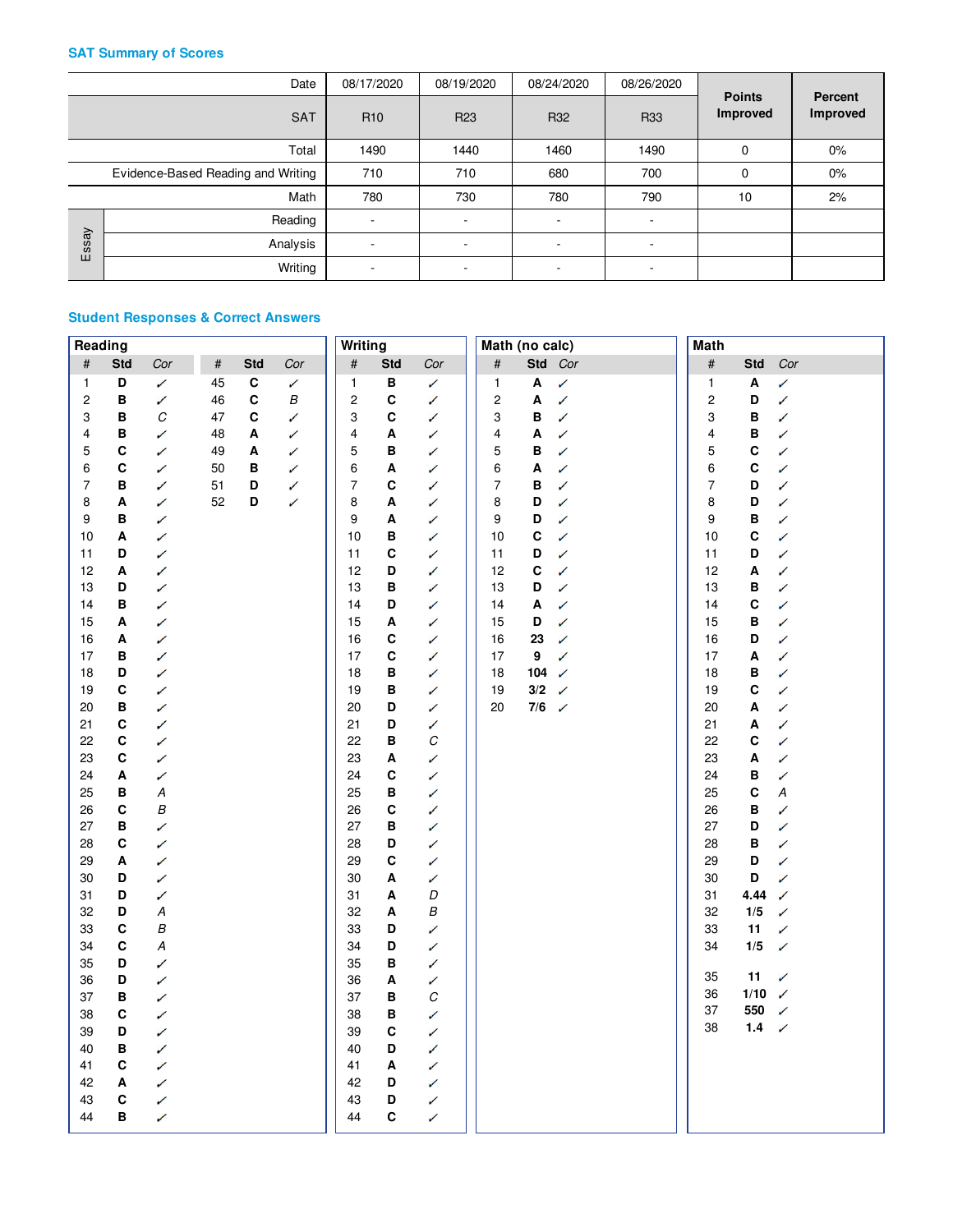### **PERFORMANCE INDICATORS**

### **Performance by Section**

| <b>Section</b>               | Total<br><b>Questions</b> | Correct<br>(%) | <b>Incorrect</b><br>(%) | <b>Omitted</b><br>(%) |  |
|------------------------------|---------------------------|----------------|-------------------------|-----------------------|--|
| #1 - Reading                 | 52                        | 87%            | 13%                     | $0\%$                 |  |
| #2 - Writing                 | 44                        | 91%            | 9%                      | $0\%$                 |  |
| #3 - Math without calculator | 20                        | 100%           | $0\%$                   | $0\%$                 |  |
| #4 - Math with calculator    | 38                        | 97%            | 3%                      | 0%                    |  |

### **Performance by Section Section Section Section Section Section Section Section Section Section**





### **SCORE HISTORY**





### **MATH Scores**